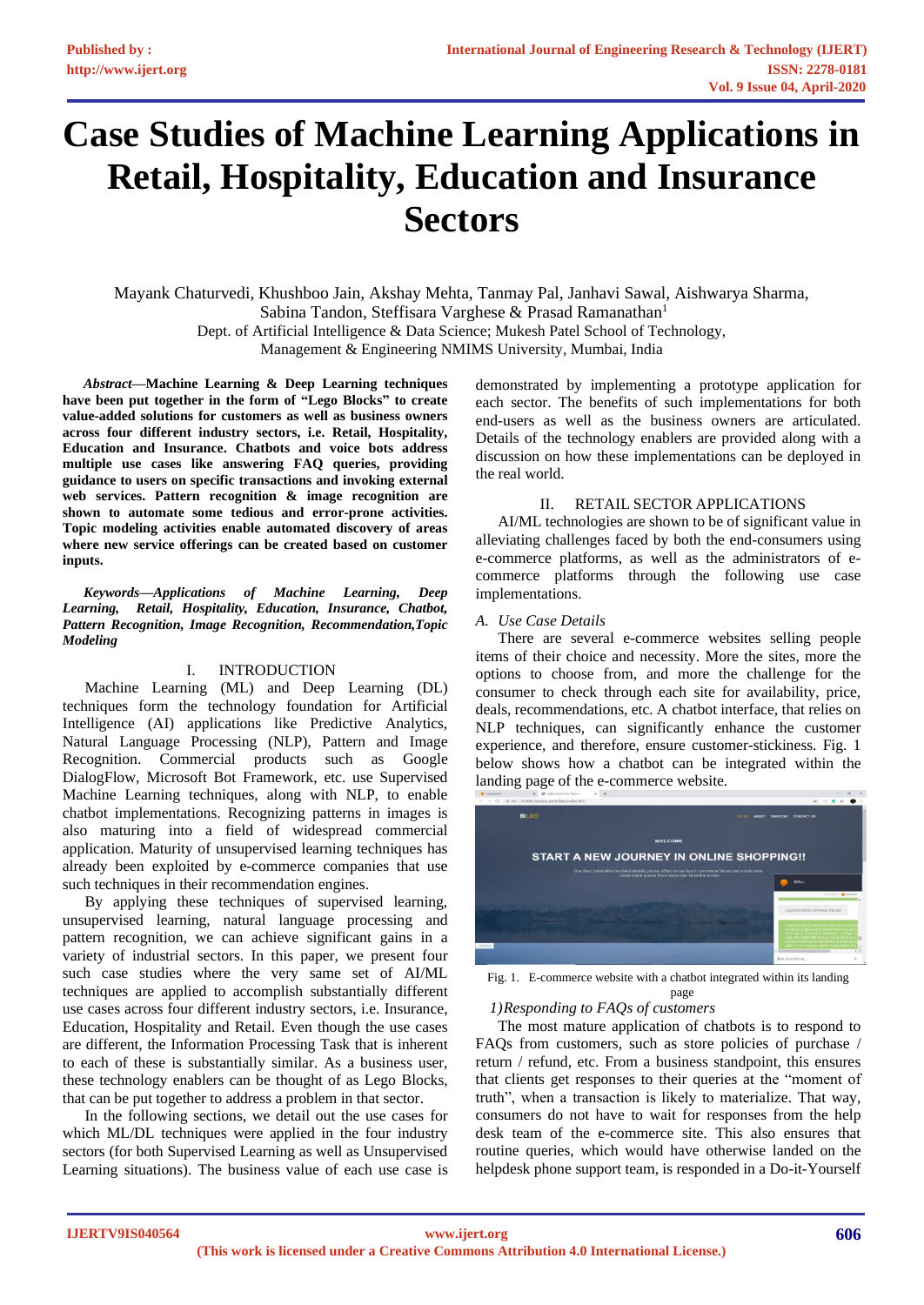manner. For e.g., a chatbot that is integrated with the store's inventory database can respond to queries on the availability of a product of a specific make/ model (e.g. availability of Amazon Alexa).

In addition to FAQ responses, chatbots can deliver greater value, when they are integrated with the enterprise landscape of the e-commerce company, and external web services via API calls. Some use cases where the chatbot can be used as the conversational User Interface to present results of such API calls are illustrated through the following implementations.

#### *2)Price comparisons for customers*

In Fig. 2 below, it is demonstrated how a user can query the chatbot for comparing prices of a product, such as mouse. On recognizing the intent of "Price Comparison", the chatbot invokes an external web service call through PriceYuge Data API [1]. This, in turn, obtains the price of this product from different e-commerce sites such as Amazon, Flipkart, etc. Details includes price, Product colour, Expected Delivery, COD availability, Product Offer etc



Fig. 2. Comparative Details of the product Logitech M235 Wireless Mouse fetched and shown in the chatbot window

*3)Product Recommendations for Customers*

Advanced statistical and machine learning techniques can be applied on some products to discover similarities across different products and visualize them in a more holistic manner. For e.g., in the context of cosmetic products, giving recommendations based on the chemical compositions of cosmetics [2]. Referring to the visualizations depicted in Figs. 3 and 4, the closer the distance between the two items is, the more similar the composition they have. Therefore, this enables consumers to compare the items without having any chemistry background.

#### *4)Automated Product Labeling for Store Administrator*

E-commerce websites need to ensure that products that come from different sellers on their platform are listed in a consistent manner. More the number of sellers on a platform, and greater is the number of items being listed, greater is the challenge of listing all features of the product correctly. Image recognition by applying Deep Learning algorithms can be

used to discover features of a product from a picture and ensuring that they get listed consistently. Thus, deep learning techniques can be used to auto-populate some of the common labels associated with a product. Fig. 5 below demonstrates the prototype implementation of how an image of a product can be uploaded, and Fig. 6 shows the various labels or features predicted for that product, which get automatically stored in the database. While the example below is that of a cosmetic product, similar results can be accomplished using images of clothing / accessories, etc. Thus, the process of populating the database is automated, efficient and less error prone. The system is trained on more than 3000 images and produces 97% accurate results.





Fig. 4. Recommendation System recommends products with brand, pricing and Rank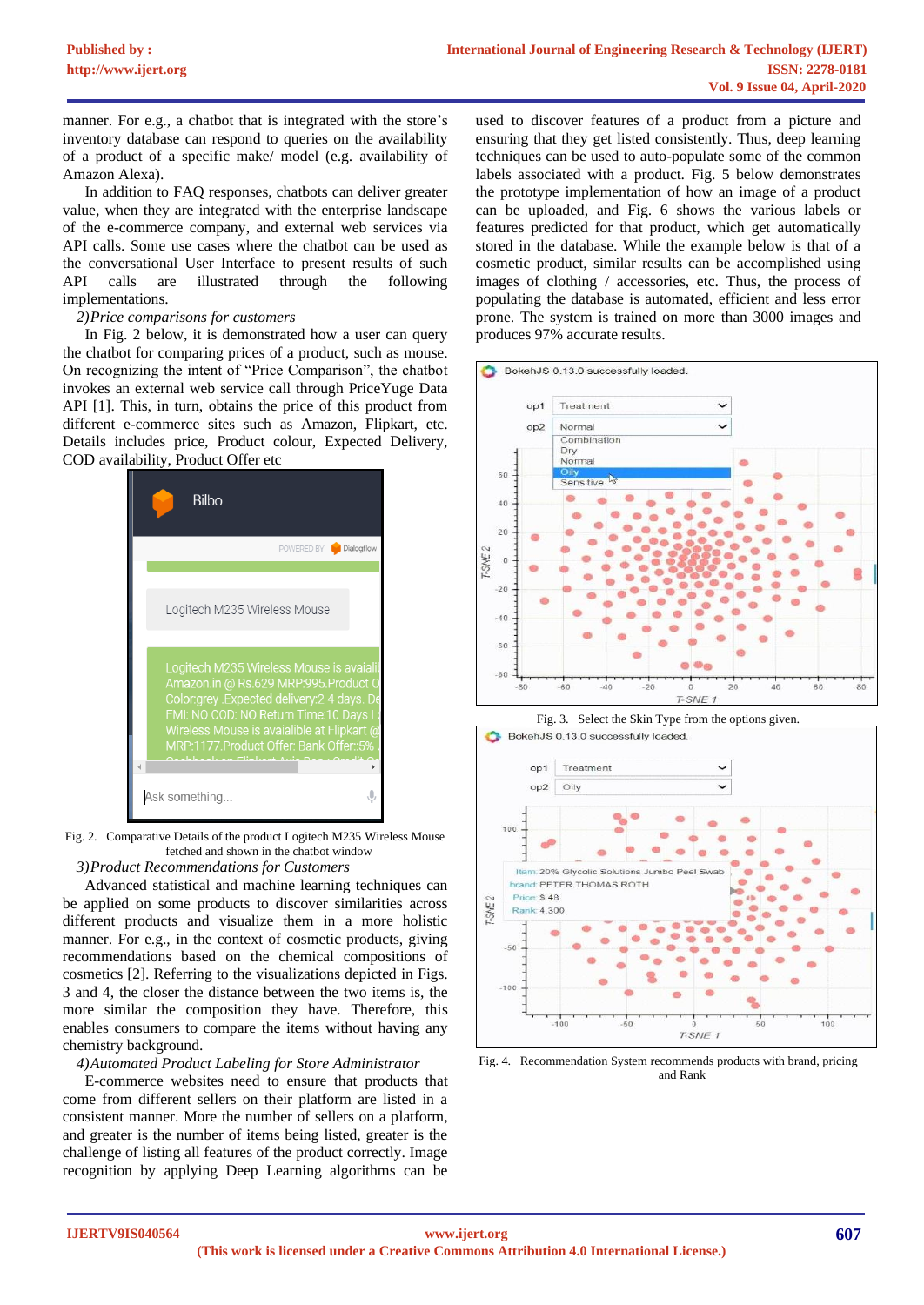| $0 \lambda$ drin<br>$x +$                                |                                                                          | $\beta$<br>$\sim$<br>X                                                                                                                                                                                                                                                                                                                              |
|----------------------------------------------------------|--------------------------------------------------------------------------|-----------------------------------------------------------------------------------------------------------------------------------------------------------------------------------------------------------------------------------------------------------------------------------------------------------------------------------------------------|
| $\leftarrow$ $\rightarrow$ $C$ $=$ 0 127.0.0.15000/admin |                                                                          | $\begin{picture}(20,20) \put(0,0){\line(1,0){10}} \put(15,0){\line(1,0){10}} \put(15,0){\line(1,0){10}} \put(15,0){\line(1,0){10}} \put(15,0){\line(1,0){10}} \put(15,0){\line(1,0){10}} \put(15,0){\line(1,0){10}} \put(15,0){\line(1,0){10}} \put(15,0){\line(1,0){10}} \put(15,0){\line(1,0){10}} \put(15,0){\line(1,0){10}} \put(15,0){\line(1$ |
|                                                          | Retail Item Label Classifier<br>Fies<br>Choose Files 56489 jog<br>Upload |                                                                                                                                                                                                                                                                                                                                                     |
|                                                          | <b>HOOPYin</b>                                                           |                                                                                                                                                                                                                                                                                                                                                     |
|                                                          | Powered by w3.css                                                        |                                                                                                                                                                                                                                                                                                                                                     |

Fig. 5. Web support for Auto-labelling the product Image

## *5)Aid for updating FAQ knowledge base by Store Admin*

Once a chatbot application is developed, it is imperative that the results of the interaction of the chatbot with end-users be analyzed frequently. By identifying those utterances for which the chatbot was unable to identify the intent, it is imperative that an administrator keeps the FAQs periodically updated and relevant to customer queries. Manually sifting through many queries that remained unanswered to discover those topics for which responses need to be configured in the chatbot can be a daunting task. Here, Topic Modelling on the unrecognized search queries to identify the clusters of topics that are frequently asked by customers, can enable clients to prioritize those areas where the chatbot needs to be updated with responses. The top topics thus discovered, can be included in future version of chatbot to serve users.



Fig. 6. Predicted labels from the input image are the red colored words

*B. Technology Enablers & Implementation Details*

The key technology enablers that were used in the implementation of this prototype application are listed below:

• Google Dialogflow [3]: The chatbot was built using Dialogflow which allows to create entities, intents, set contexts and training phrases for the product related FAQs and search queries.

- Ngrok: Web Tunneling tool used to provide local connectivity to the web based Chatbot Interface.
- Flask: A Python Framework used to provide webhook connectivity to the chatbot interface.
- MySQL Workbench: To provide database connectivity for storing users' feedback, unrecognized search queries, product and sales information.
- PriceYuge Data API:External API to make web service call to fetch product details from multiple ecommerce stores.
- NLTK Library: To perform text analysis on the user search queries.
- FastAI library [4], Product Image Dataset containing 40000+ images with label information for feature extraction from images
- Bokeh for Visualization library

Fig. 7 below shows the results obtained while training the Deep Learning model for identifying labels from images. Data for Deep Learning was obtained from Kaggle [5].



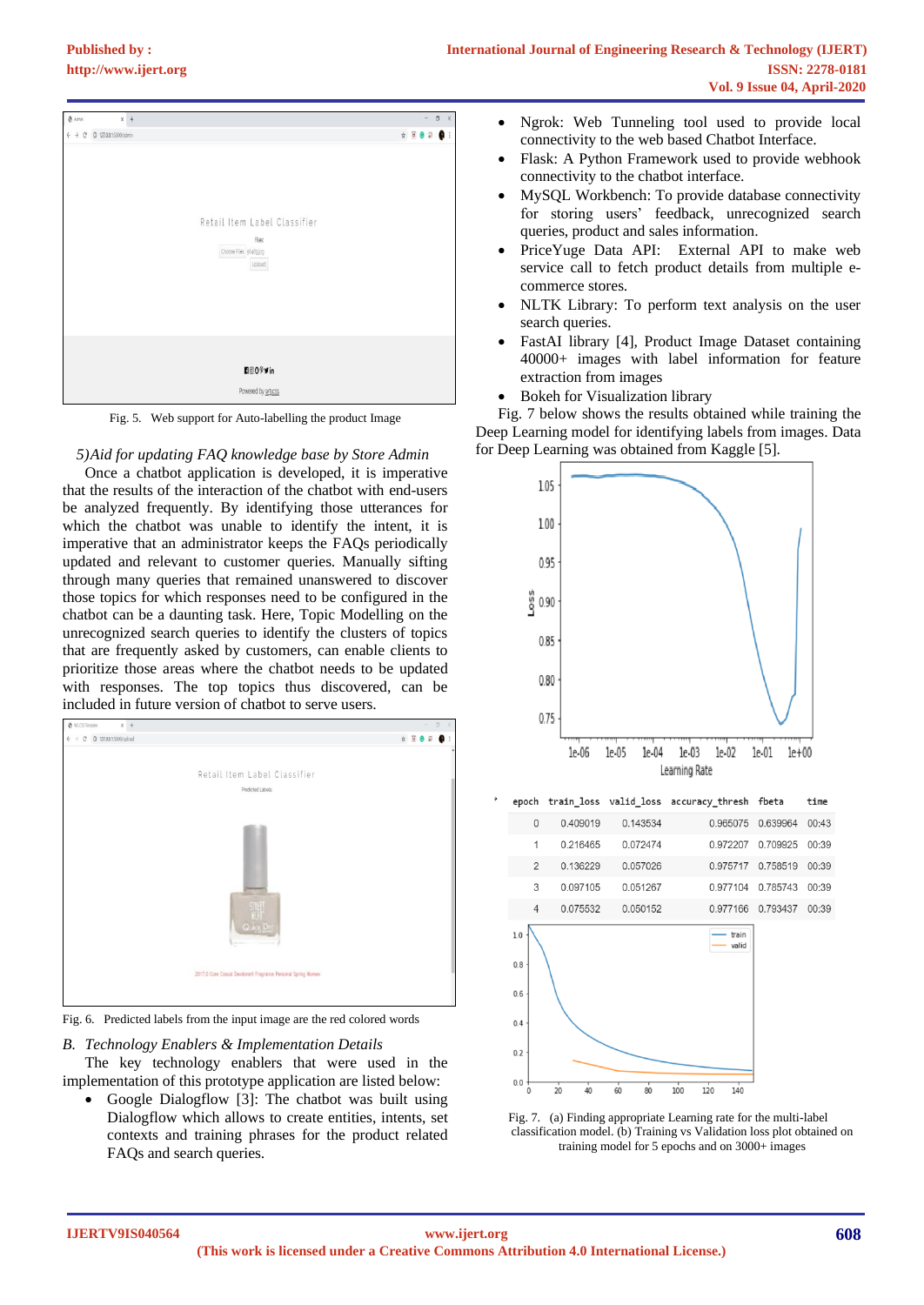#### III. HOSPITALITY SECTOR APPLICATIONS

In the context of the hospitality industry sector, AI/ML technologies can be applied to a variety of use cases of value to both end-users as well as website administrators, as detailed below.

#### *A. Use Case Details*

Suppose a person wants to plan a trip. For such a purpose, s/he would need details regarding suitable locations to go to, hotels to book for during their stay there, activities to plan during the trip, amongst other queries. To aid in such a planning process, a chatbot implementation could ideally be used as a Conversational User Interface to answer a plethora of customer queries.

#### *1)Responding to FAQ type queries of customers*

A chatbot was developed using Google Dialogflow to demonstrate how FAQ-type questions can be answered (Fig. 8), thereby relieving the helpdesk team to attend to greater value-add tasks. Such questions could include information about policies of booking/ cancellation/ refund, etc.



Fig. 8. Interactive chatbot as a pop-up within the web page

## *2)Getting destination weather information, map directions and setting calendar reminders for customer*

By integrating the chatbot with external APIs such as weather, map, calendar it is possible for the user to get additional information about the trip that (s)he is planning to undertake by giving him/ her information about the weather at the destination, directions to the place and also adding a reminder in his/ her calendar for the planned trip. Thus, a chatbot's true value can be enhanced by such integrations with external web services, which help in personalized & contextual responses.

#### *3)Getting information about prior trips for contextual responses to customers*

By integrating the chatbot with the database of the tour operator, it is possible to figure out which locations the person has visited in the past. That way, the context of the user is used so that the same locations are not suggested to the person, when (s)he is interacting with the chatbot. Thus, interactions with the chatbot tend to be a lot more human-like in its responses, as its responses are contextual.

## *4)Auto-Labeling Type of Tourist Destinations for Tour Administrator*

When a new hotel or property needs to be listed by the tour operator in their website, it is important that the facilities of the property are consistently stated. Getting to populate a

database with the right kind of information about a property (e.g. availability of swimming pool, gaming zone, gymnasium, etc.) can be a manual and error-prone task. However, pattern recognition from images using Deep Learning techniques can enable the tour operator to discover such features from images of the property and get the database populated in an automated manner. Fig. 9 below shows the results obtained by the implementation of such a Deep Learning algorithm to discover the features of a property. Thus, the task of the administrator gets significantly simplified.

### *5)Enabling speedy check-in*

A QR Code can be generated for users who book a tour, so that their check-in at the destination property is fast-tracked. Such express check-ins into hotels and resorts, as well as for checking in into rooms, instead of using room key cards, can be an exceptionally great "delighter" for customers, while also reducing the routine tasks of the front-desk persons at a property. Fig. 10 illustrates the QR code generated for a client.



Prediction: Beach Probabilties : [[1.0000000e+00 1.8797457e-14 5.8086153e-15]]

List of Beach hotels: 1) JW Marriott Mumbai Juhu 2) Citizen Hotel 3) Emerald Hotel & Service Apartments 4) Ramada Plaza Palm Grove

Fig. 9. Identifying property type as a "Beach Hotel" based on an image, and listing similar properties



Fig. 10. Providing QR Code to customers to enable speedy check-ins

#### *6)Updating Offerings Based on Customer Interests*

Identifying the queries for which the bot is unable to provide an answer to discover categories in them via Topic Modelling enables the Service Provider to identify domains or areas in which clients are expressing interest, for which the provider does not have any immediate offerings. This will help in growing the business of the hospitality service provider.

### *B. Technology Enablers & Implementation details*

The chatbot was created with DialogFlow and embedded in an HTML website. Furthermore, Python was used for customizing interactions and MySQL to store and maintain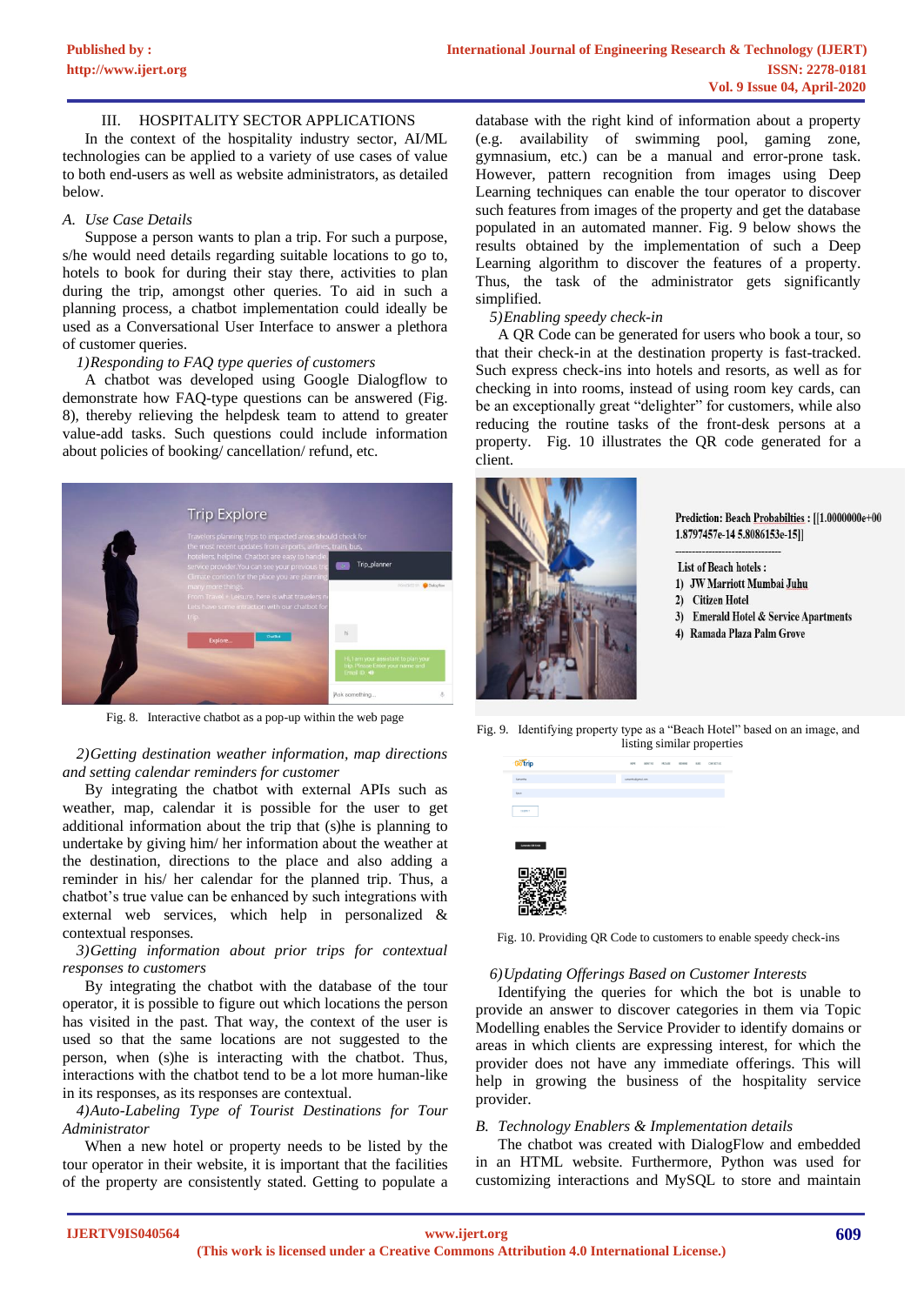relevant databases. The complete interaction of the platforms was enabled using Flask as well as by Python libraries.

The chatbot was trained in DialogFlow to answer simple FAQs as well as interactive conversations. Advanced interactions such as user identification required the use of Python to extract user details from the chatbot conversations and to match it with the details stored in the MySQL databases via means of MySQL queries. The results generated after such a query were then customized in Python and displayed through the chatbot.

Python found primary application in customizations of responses, platform integration with MySQL, the Deep Learning algorithms used for Image Processing and Recognition, generation of QR codes and implementation of Topic Modelling for unanswered user queries.

External app interactions were also made available by the integration of Google Maps API, OpenWeather API [6] and Google Calendar API. All of these are open-source APIs and were thereby made use of for this project.

## IV. EDUCATION SECTOR APPLICATIONS

In today's age, education can be provided to a wide variety of audience in all parts of the world using Internet-based delivery systems. In this case study, a few AI/ML technology enablers were used to demonstrate how they can enable students and administrators to get their work done faster and more efficiently.

## *A. Use case details*

## *1)Chatbot for FAQ Responses*

A chatbot based on NLPtechniques was developed to provide responses to FAQs raised by both prospective students as well as previously registered students. For e.g., prospective students can get answers pertaining to courses in various fields and of various durations. Similarly, previously registered students can get answers about any course-related information in the chatbot. Such chatbots can be readily extended to respond to voice-based queries from students, which is a far more natural way of interaction, than text-based interaction.

## *2)Setting up reminders in calendar*

While setting reminders in a calendar for upcoming events like webinars, exams, etc. can be done in a stand-alone manner, using the conversational user interface of the chatbot to get this done provides a single interface from which this can be done. This requires integration of a chatbot with the Google Calendar APIs.

#### *3)Topic modeling to discover topics mentioned in a student's answer*

In order to enable automated grading of subjective answers provided by a student in an answer paper, it is possible to use Topic Modeling to identify clusters of topics that the student's answer includes. This will enable faster and more error-free grading of answer papers submitted by students. Similarly, queries raised by students to the chatbot can be grouped together into topics.

#### *4)Facial Recognition of Students*

Students in front of their computers can send their images using their webcam to the website of the e-learning portal. Using Deep Learning algorithms, it was demonstrated how facial recognition can be applied to discover if the image

belongs to a previously registered student or a new student. This can be useful in situations where it is necessary to figure out who is present in front of the computer. If there is a requirement that a student must mandatorily attend some part of a webinar/ e-learning course, then the web cam can be used to send the photograph of the person sitting in front of the computer. Facial recognition techniques (using Deep Learning algorithms) can then be used to discover if the student who is expected to be in front of the computer is truly present or not. Fig. 11 below shows the results of the facial recognition features implemented in this project. The confidence factor in identifying the images can be improved with greater amount of training data.

*B. Technology Enablers & Implementation Details*

The key technology enablers used in this implementation are as follows:

- Google Dialogflow used to develop the Chatbot Interface.
- SQLite3 was used to store data of student, courses, topics etc.
- Flask web application framework was used for Fulfillment of Dialogflow using Python.
- ngrok was used to create secure tunnels between Dialogflow webhook and localhost
- Selenium web driver was installed to open the website and look for the respective search.
- All webhook fulfillment code was development using Python.
- Facial Recognition for identifying the Student(user) using Resnet50 architecture of Keras library.



Fig. 11. Facial Recognition Output

## V. INSURANCE SECTOR APPLICATIONS

In the insurance sector, several transactions right from requesting for a quote to filing insurance claims are getting digitized. With the technologies of AI/ ML reaching a higher level of maturity, some of the use cases where insurance sector can benefit from these technologies are highlighted in the following paragraphs.

## *A. Use Case Details*

*1)Chatbot for FAQ responses*

Chatbot provides a conversational UI that enables endusers to interact with the insurance company's portal using Natural Language. Such a chatbot can readily answer some FAQ type queries related to the different insurance products offered by the company. Additionally, contextual queries pertaining to a specific customer can be answered when the chatbot is integrated with the insurance company's database to let the user proactively know when his insurance payment is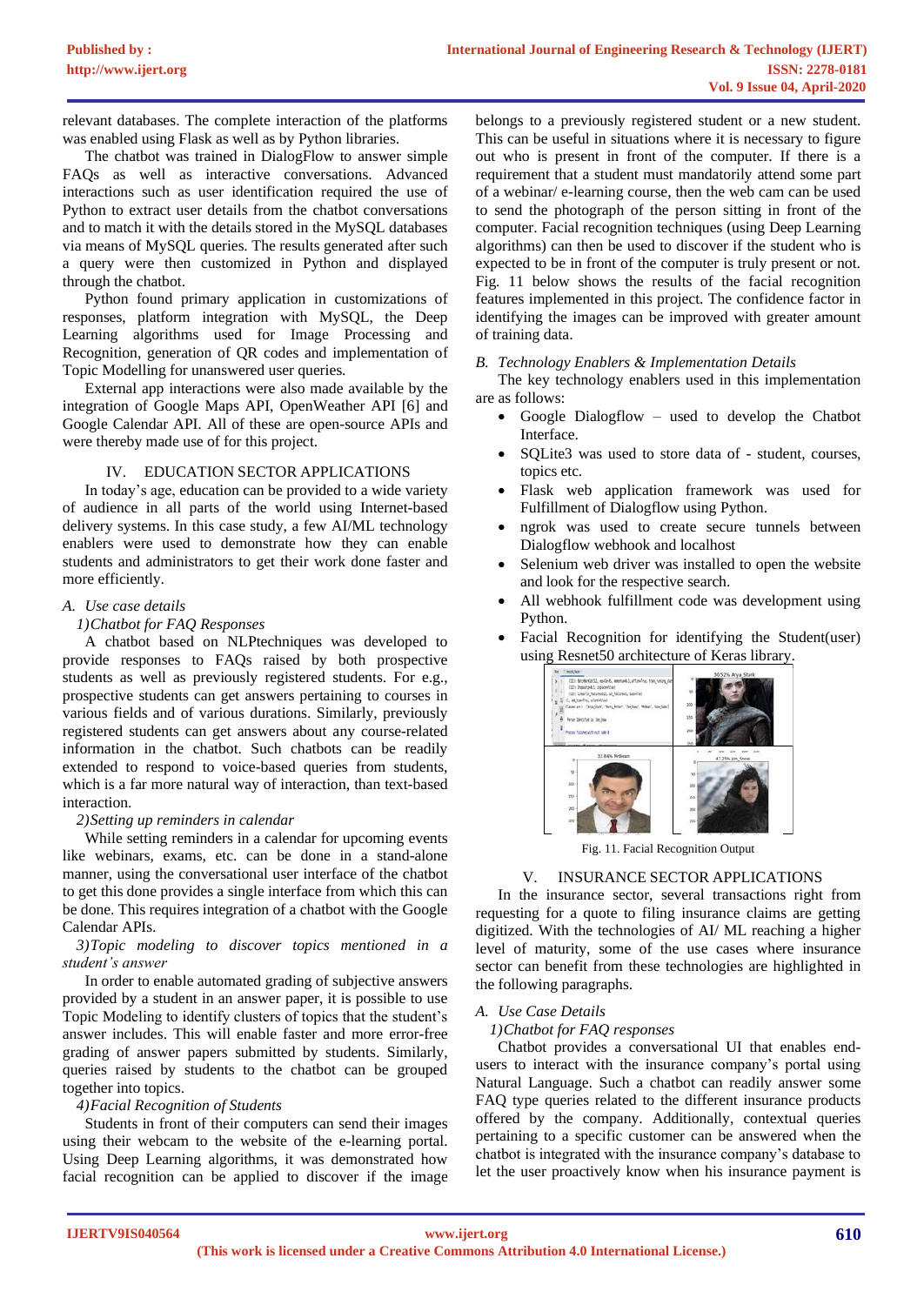due, or the status of an insurance claim that was filed by the user. An example of such an interaction of the user with the chatbot is shown in Fig. 12 below.

*2) Image recognition to identify damaged automobile parts*

During the process of filing an insurance claim, end-user is often concerned about the approximate value of the damaged part, and if it will be covered by the insurance policy that (s)he has for the automobile. In this context, having image recognition techniques to discover the type of damage to the vehicle can help in estimating the cost of repair/ replacement. As shown in Fig. 13 below, a picture of the damaged part of the vehicle can be submitted to a Deep Learning model. The model can identify if the picture has "features" like a dent, or a shattered windshield or that of a damaged headlight. By integrating this feature within the insurance portal, an end-user can readily discover the cost of repair/ replacement and decide for himself/ herself, whether it is worth filing an insurance claim and risk losing the "No-Claim-Bonus" discount.



Fig. 12. Chatbot responding to customer's queries





Fig. 13. Predicting a dent on an automobile based on Image Recognition

#### *3)Verifying details in an insurance claim*

After an insurance claim has been filed by the customer, if the client has indicated that the accident was caused during a rainy day, it is readily possible for the insurance company to check if that was true. For this, an invocation of the Weather

API, from within the portal can provide on-line answers. Specifically, this can be further eased if the interaction with the chatbot invokes the weather APIs to provide answers to the insurance company on the true weather condition at a given place at some time in the past. This will help in eliminating any fraudulent claims too.

#### *B. Technology Enablers & Implementation details*

The key technology enablers that were used in the implementation of the above use cases include:

- MySQL Database to store structured information about the customer
- Checking the current weather status using "openweathermap" API
- Keras ResNet50 for image recognition, along with FastAI
- Topic modelling on unrecognized intents to get the 3 topmost queries of the customers.
- Google's Dialogflow Used to define several Entities, Context and Intents for the Chatbot.
- Ngrok To create a secure tunnel on your local machine along with a public URL
- $F$ lask A python framework used to integrate Internal external web services calls with the Chatbot

#### VI. RESULTS & CONCLUSIONS

Through the implementations of different use cases across different industry sectors, it has been demonstrated that chatbots / voice bots can be exploited in multiple ways. A summary of the ways in which chatbots can be beneficial across industry sectors is provided in Table I below.

| TABLE I.<br><b>CHATBOT APPLICATIONS</b>                                                           |                                                                                                                                                          |                                                                                                                                                                      |                                                                                                                                                                       |                                                                                                                                                                   |  |
|---------------------------------------------------------------------------------------------------|----------------------------------------------------------------------------------------------------------------------------------------------------------|----------------------------------------------------------------------------------------------------------------------------------------------------------------------|-----------------------------------------------------------------------------------------------------------------------------------------------------------------------|-------------------------------------------------------------------------------------------------------------------------------------------------------------------|--|
| <b>Type of Use</b>                                                                                | <b>Retail Sector</b>                                                                                                                                     | Hospitality                                                                                                                                                          | <b>Education</b>                                                                                                                                                      | <i><b>Insurance</b></i>                                                                                                                                           |  |
| of Chatbot                                                                                        |                                                                                                                                                          | <b>Sector</b>                                                                                                                                                        | <b>Sector</b>                                                                                                                                                         | <b>Sector</b>                                                                                                                                                     |  |
| <b>Answering</b><br>FAQ type<br>queries                                                           | Information<br>about<br>store<br>timings,                                                                                                                | Information<br>about<br>tour<br>packages/                                                                                                                            | Information<br>about<br>courses,                                                                                                                                      | Information<br>about<br>different                                                                                                                                 |  |
| <i>(generic</i><br><i>responses</i> )                                                             | policies<br>of<br>refund/return                                                                                                                          | hotels                                                                                                                                                               | fees, pre-<br>requisites                                                                                                                                              | οf<br>types<br>insurance<br>coverage                                                                                                                              |  |
| <b>Enabling</b><br><b>Transactions</b><br>by<br>integrating<br>with<br>enterprise<br>applications | Guiding<br>the<br>place<br>user to<br>an order                                                                                                           | Guiding<br>the<br>user to make<br>a reservation                                                                                                                      | Guiding the<br>user<br>to<br>register for<br>on-line<br>an<br>course                                                                                                  | Providing<br>an insurance<br>quote;<br>Guiding the<br>user to file<br>an insurance<br>claim                                                                       |  |
| Value-added<br>services by<br>invoking<br>external web<br>service calls                           | Scraping<br>data<br>from<br>other<br>retailers'<br>websites to do<br>price<br>comparisons;<br>setting<br>calendar<br>reminders<br>about<br>sale<br>dates | Invoke<br>weather API<br>to inform user<br>about current<br>weather<br>conditions at<br>a destination:<br>setting<br>calendar<br>reminders<br>about<br>upcoming trip | <b>Set</b><br>calendar<br>reminders<br>for date<br>$\sqrt{2}$<br>when<br>time<br>the<br>course<br>is<br>scheduled<br>begin;<br>to<br>or when fee<br>payment is<br>due | Set calendar<br>reminders<br>about<br>premium<br>payment<br>dates:<br>due<br>get weather<br>conditions<br>at the time<br>when<br>an<br>accident<br>is<br>reported |  |

Unsupervised learning technique of Topic Modeling was applied on the text of queries raised by customers to a chatbot, which the chatbot was unable to provide any satisfactory responses. This gives the business owners an opportunity to discover those service offerings that are under-served.